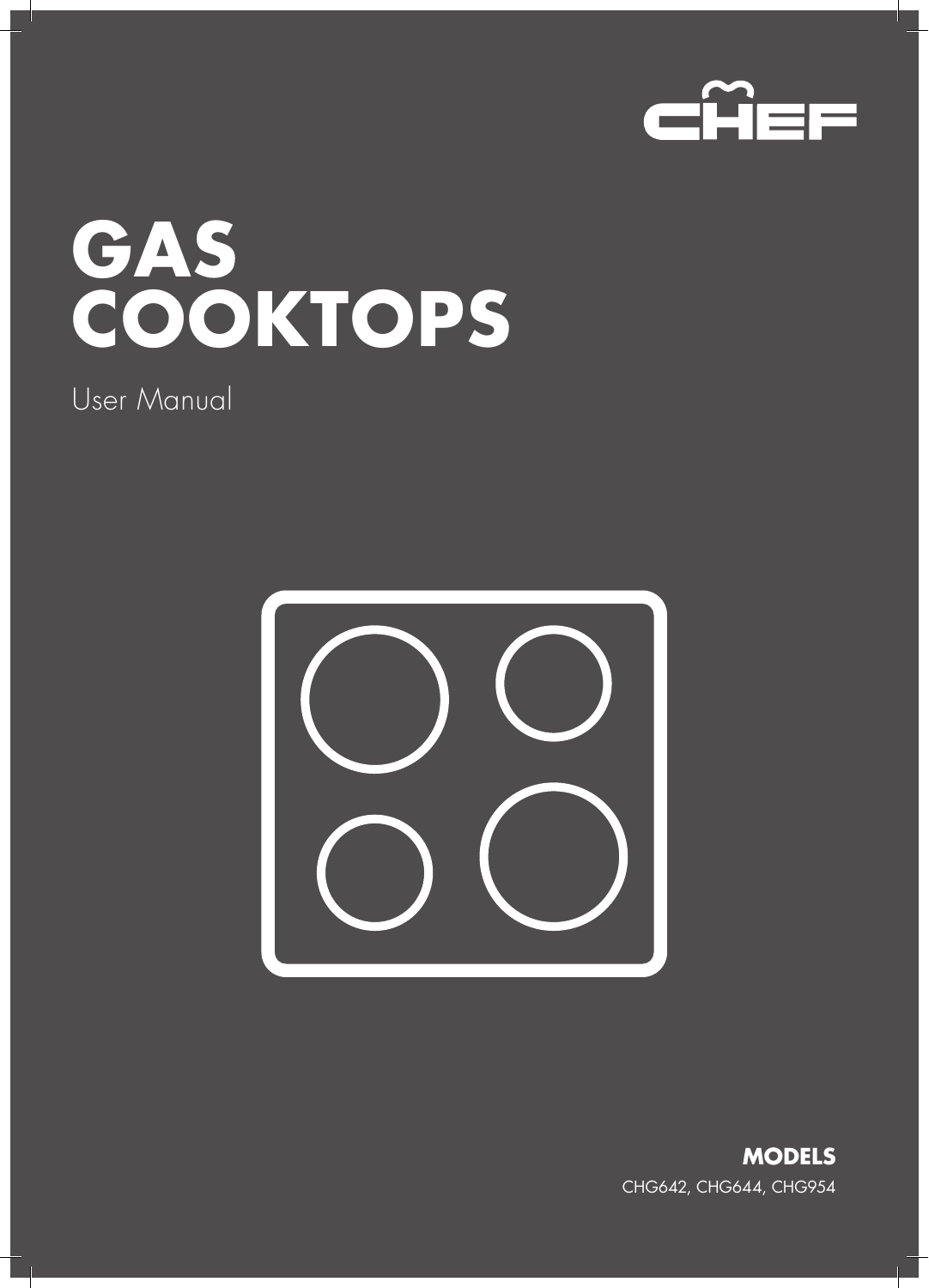### **CONGRATULATIONS**

Congratulations and thank you for choosing our Gas Cooktop. We are sure you will find your new appliance a pleasure to use and a great asset to your cooking. Before you use the appliance, we recommend that you read through the whole user manual which provides

a description of the product and its functions.

To avoid the risks that are always present when you use a cooking appliance, it is important that the appliance is installed correctly and that you read the safety instructions carefully to avoid misuse and hazards. For future reference, please store this booklet in a safe place. This appliance complies to the requirements of Australian Standard AS5263.1.1

### **CONDITIONS OF USE**

This appliance is intended to be used in household and similar applications such as:

- Staff kitchen areas in shops, offices and other working environments
- Farm houses
- By clients in hotels, motels and other residential type environments
- Bed and breakfast type environments

### **Record model and serial number here:**

Model:.................................................................. Serial number:........................................................

The symbols you will see in this booklet have these meanings:

### **warning**

Indicates information concerning your personal safety

### $\sqrt{\frac{1}{2}}$  caution

Indicates information on how to avoid damaging the appliance

### **tips & information**

Indicates tips and information about use of the appliance

### **environmental tips**

Indicates tips and information about economical and ecological use of the appliance

### **tips & information**

**Important – check for any damage or marks**

If you find the appliance is damaged or marked, you must report it within 7 days if you wish to claim for damage/ marks under the manufacturer's warranty. This does not affect your statutory rights.

### **Example 12** environmental tips **Information on disposal for users**

• Most of the packing materials are recyclable. Please dispose of those materials by contacting your local authorities and ask for the correct method of disposal.

### **CONTENTS**

### Important information that may impact your Manufacturer's Warranty

Adherence to the directions for use in this manual is extremely important for health and safety. Failure to strictly adhere to the requirements in this manual may result in personal injury, property damage and affect your ability to make a claim under the Electrolux manufacturer's warranty provided with your product. Products must be used, installed and operated in accordance with this manual. You may not be able to claim on the Electrolux manufacturer's warranty in the event that your product fault is due to failure to adhere to this manual.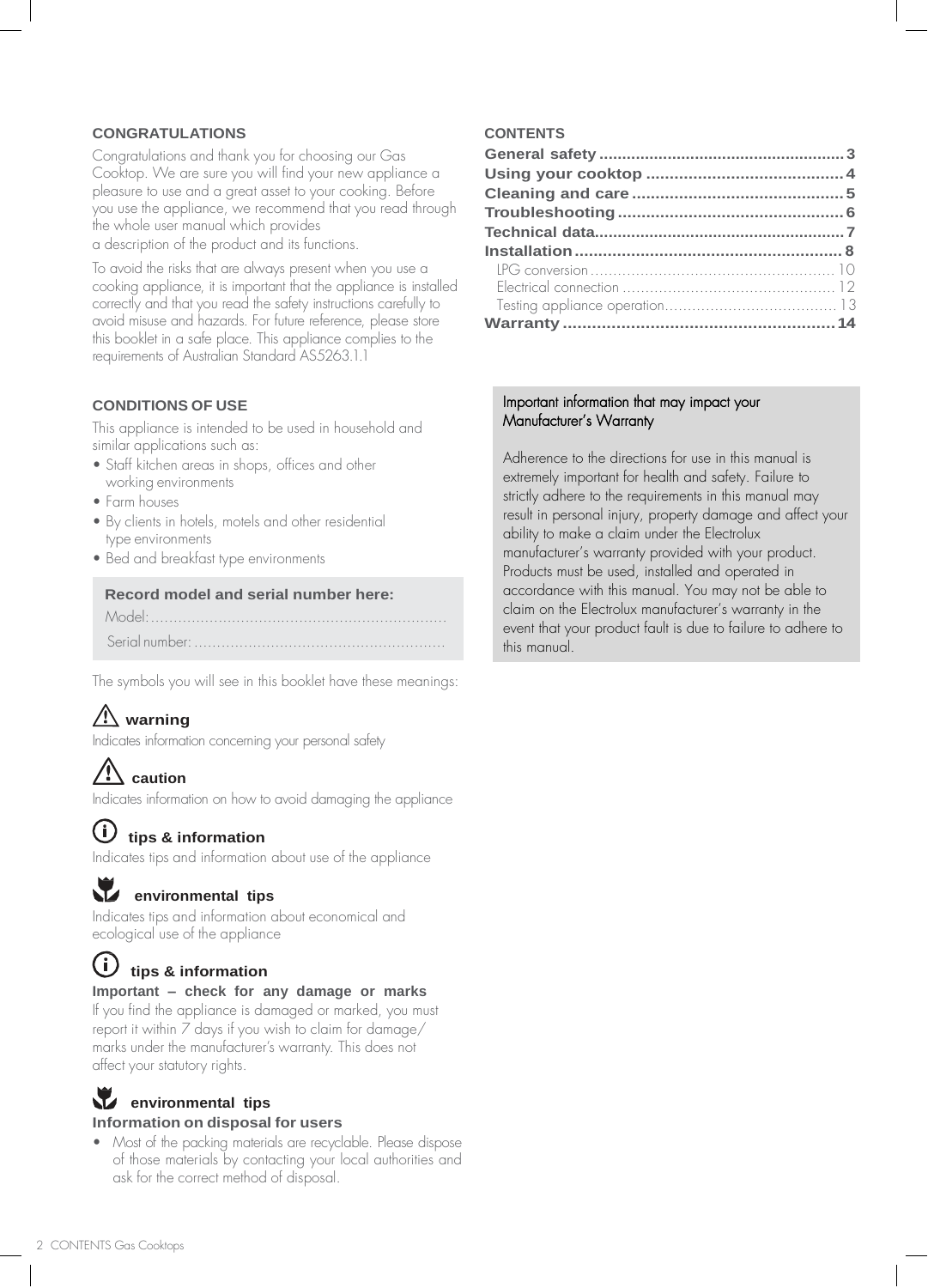## <span id="page-2-0"></span>general safety

### **Read the following carefully to avoid an electric shock or fire**

### **General warnings**

- This appliance is not intended for use by persons (including children) with reduced physical, sensory or mental capabilities, or lack of experience and knowledge, unless they have been given supervision or instruction concerning use of the appliance by a person responsible for their safety.
- Young children should be supervised to ensure they do not play with this appliance.
- During use this appliance becomes hot. Care should be taken to avoid touching hot external and internal surfaces when in use. Use oven gloves. Children should be kept away to avoid burns and scalds.
- This appliance must NOT be used as a space heater.
- Keep vents clear of obstructions.
- In order to avoid a fire, the appliance must be kept clean.
- Do not spray aerosols in the vicinity of the appliance when it is in operation.
- Do not store flammable materials in or under the appliance, eg. aerosols.
- Do not modify this appliance.

### **Cooktops (generally)**

- Do not allow pots to boil dry, as damage to both pan and cooktop may result.
- Do not operate the cooktop for an extended period of time without a pot or pan on the hotplate.
- Do not allow large cookware to overhang the cooktop onto the adjacent benchtop. This will cause scorching to the benchtop surface.
- Do not allow cooking pots or pans to intrude into the area which is close to the controls.
- Ensure burner caps and trivets are properly located. (see Figure1)
- For maximum stability, ensure pots and pans are centrally located on the trivets.
- Handles should be turned away from the front of the bench to avoid accidents.
- Only models fitted with flame safeguard can be used in marine craft, caravans or mobile homes.

### **Figure 1**



*NOTE: You must read these warnings carefully before installing or using the cooktop. If you need assistance, contact your Customer Care Department. The manufacturer will not accept liability should the instructions below, or any other safety instructions incorporated in this book, be ignored.*

### **Installation**

- An authorised person must install this appliance and MUST provide a certificate of compliance.
- Before using the appliance, ensure that all packing materials are removed from the appliance.
- In order to avoid any potential hazard, the installation instructions in this booklet and any label on the appliance, must be followed.
- Ensure that all specified vents, openings and air spaces are not blocked.
- Where the appliance is built into a benchtop, the benchtop material must be capable of withstanding temperatures of 85°C.

### **Servicing**

- Servicing MUST only be carried out by authorised personnel.
- To maintain safe operation, it is recommended that the product be inspected every five years by an authorised service person.
- For appliances supplied with a supply cord, if the supply cord is damaged it must be replaced by an authorised service person in order to avoid a hazard.
- For models with battery ignition, the battery will require periodic replacement (see page 12).

### *NOTE: The battery is a perishable item and is not covered by the warranty.*

### **Cleaning**

- Always ensure the appliance is turned off before cleaning.
- This appliance contains aluminium fittings. DO NOT use caustic based cleaners.
- Do not use steam cleaners as this may cause moisture buildup on electrical components.
- Always clean the appliance immediately after any food spillage.
- DO NOT place burner caps, crowns or griddle plate in a dishwasher.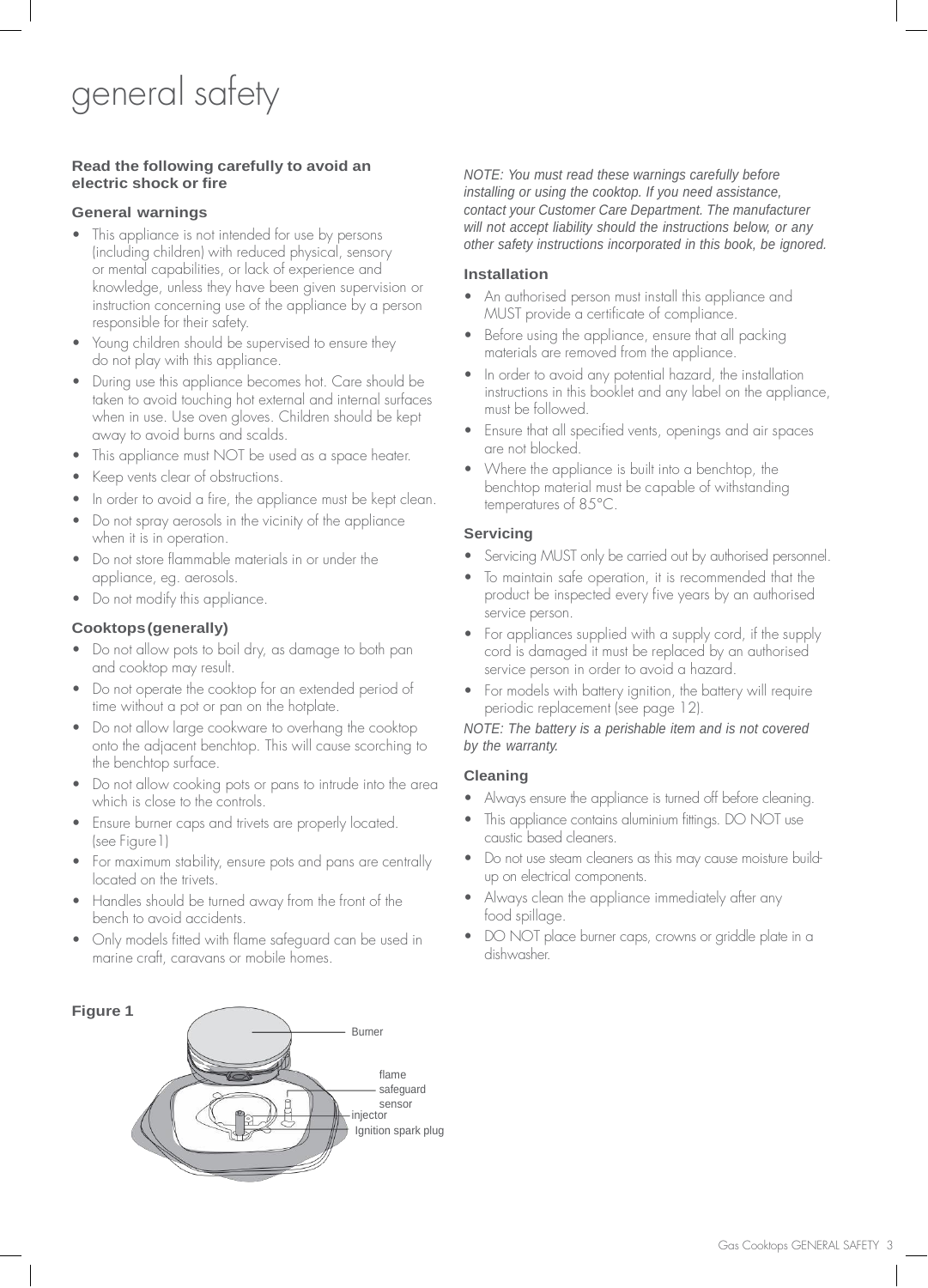### <span id="page-3-0"></span>using your cooktop

### $\sqrt{\underline{N}}$  warning

DO NOT spray aerosols in the vicinity of this appliance while it is in operation as aerosols can contain flammable propellants.

### **warning**

Where the appliance is installed in any confined area, the area must be properly ventilated. It MUST NOT be used as a space heater.

### **Controls**

Each burner is controlled by a control knob. The markings on the control panel indicate which burner the knob controls, and the settings for that burner (see Figure 2).

### **Figure 2**



### **Lighting burners**

Electronic ignition: These cooktops are fitted with mains powered or battery ignition. When the appliance has been connected and the power is on, depressing any knob will release sparks to all burners (except push button ignition, see push button ignition models). To light a burner, depress the corresponding knob and turn to the 'HIGH' position (while depressing the knob), pushing down as far as possible for approximately 5 seconds. If the flame goes out when the knob is released, simply depress the knob again, this time holding it down with slightly more force for the same length of time. The height of the flame can be varied by turning the control knob toward the "Low" position.

Push button ignition: To light a burner, depress the corresponding knob and turn to the 'HIGH' position, while depressing the ignition button, pushing down as far as possible for approximately 5 seconds. If the flame goes out when the knob is released, simply depress the knob again, this time holding it down with slightly more force for the same length of time, while depressing the ignition button. The height of the flame can be varied by turning the control knob toward the "Low" position.



Keep hands clear of the burners when lighting. If the burner does not light within 5 seconds, turn knob to 'OFF' position, allow gas to disperse then try lighting again.

### $\frac{1}{2}$  caution

Burners MUST be operated between 'HIGH' and 'LOW' settings only. In the absence of electrical power, carry out the ignition directly to the burner with a hand held ignition source.

### **Hotplates**

### Choice of hotplate

For your convenience there is a choice of hotplates:

- A small burner for special low heat and slow cooking.
- A medium burner for normal cooking and simmering.
- A large burner for fast heating and large pots and pans.
- A wok burner for very fast heating using a wok or large pot or pan.

To conserve gas place the pan centrally over the burner and adjust the flame so that it does not extend past the edge of the pan (Figure 3). Do not boil food too rapidly. A vigorous boil will not cook food any faster, and will waste energy.

### Pots and pans

All common pots and pans; aluminium, stainless steel, cast iron, ceramic, etc., may be used on your new gas cooktop. Ensure that the pots or pans are steady and have flat bases to avoid dangerous spill-over of hot liquids and wasted energy.

### **Figure 3**

Choice of flame height





### Choice of cooking utensils



For a large burner, use a large utensil.



Correct flame height. Gas saved.



For a small burner, use a small utensil.



Never use asbestos mats, wire mats or grids, or aluminium foil as it can lead to overheating, cracked enamel or broken glass. The warranty will be void if these items are used and cause a failure. Woks should only be used on the wok burner and wok support trivet.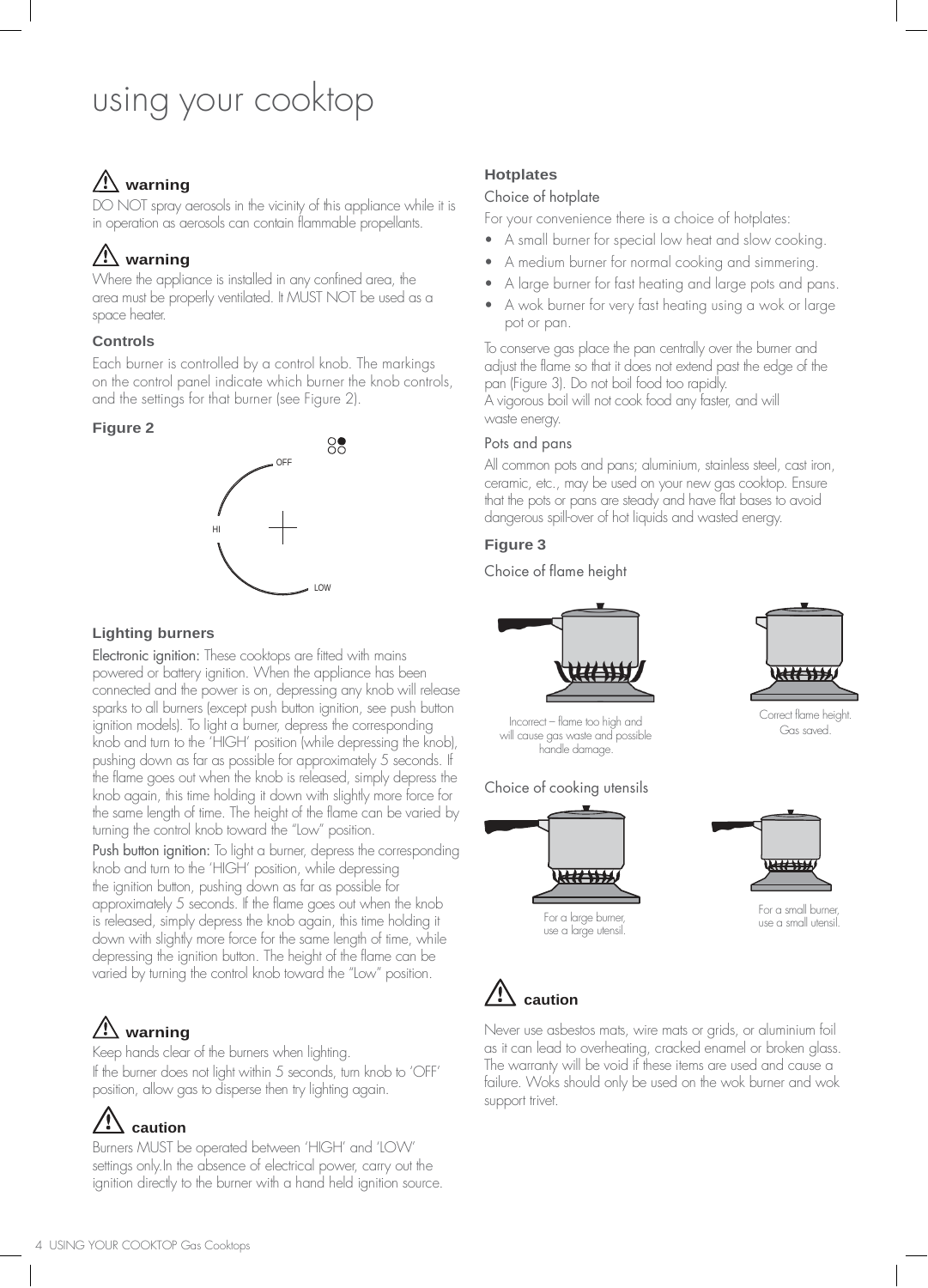## <span id="page-4-0"></span>cleaning and care

### $\sqrt{N}$  warning

Ensure the appliance is off and cool before cleaning.

### **Enamel**

Persistent stains may require rubbing with a nylon scourer or creamed powder cleansers. Household enamel cleaners are available, follow the manufacturer's instructions in their use. Harsh abrasive cleaners, powder cleaners, steel wool or wax polishes should not be used.

### **Stainless steel**

### *NOTE: Ensure any oil is cleaned off the hob before use, otherwise it may cause the hob to turn a yellowish colour.*

All grades of stainless steel may stain, discolour or attain an adhering layer of grime in normal operation. To achieve maximum surface appearance, stainless steel must be kept clean by regularly using the following cleaning procedures. Wash with warm soapy water and rinse with clean water. Where the stainless steel has become extremely dirty with signs of surface discolouration, (due to periods of neglect of misuse) use a stainless steel cleaner. When removing these stains, be sure to follow the polish or brushing lines.

### **caution**

DO NOT use abrasive scourers or steel wool.

### **Trivets, burner caps and crowns**

These can all be lifted off and removed for separate cleaning.

#### *NOTE: When re-fitting the burner caps and crowns, ensure that they are correctly seated.*

Ensure burners are thoroughly dried after cleaning or spillage. When cleaning the burners, ensure that all the flame ports are free of any blockage (refer to Figure 1b on page 4). If necessary, use a toothpick or brush to clear ports. The outer surface of the burner caps have a polished finish and extra care needs to be taken to avoid scratching this surface during cleaning. In instances of heavy soiling, it may be necessary to apply a non-abrasive cleaning compound and rub with a cloth until the soiling is removed and then finish with a soft, dry cloth.

### **caution**

DO NOT place trivets or burners in the dishwasher.

### **Ignition electrode**

GENTLY clean the ignition spark plug and flame safeguard sensor with a damp cloth to avoid lighting difficulties. Ensure that they are dry before use.

### **Injector**

Ensure the injector remains free of any foreign material. If necessary, use a thin piece of wire to clear the orifice.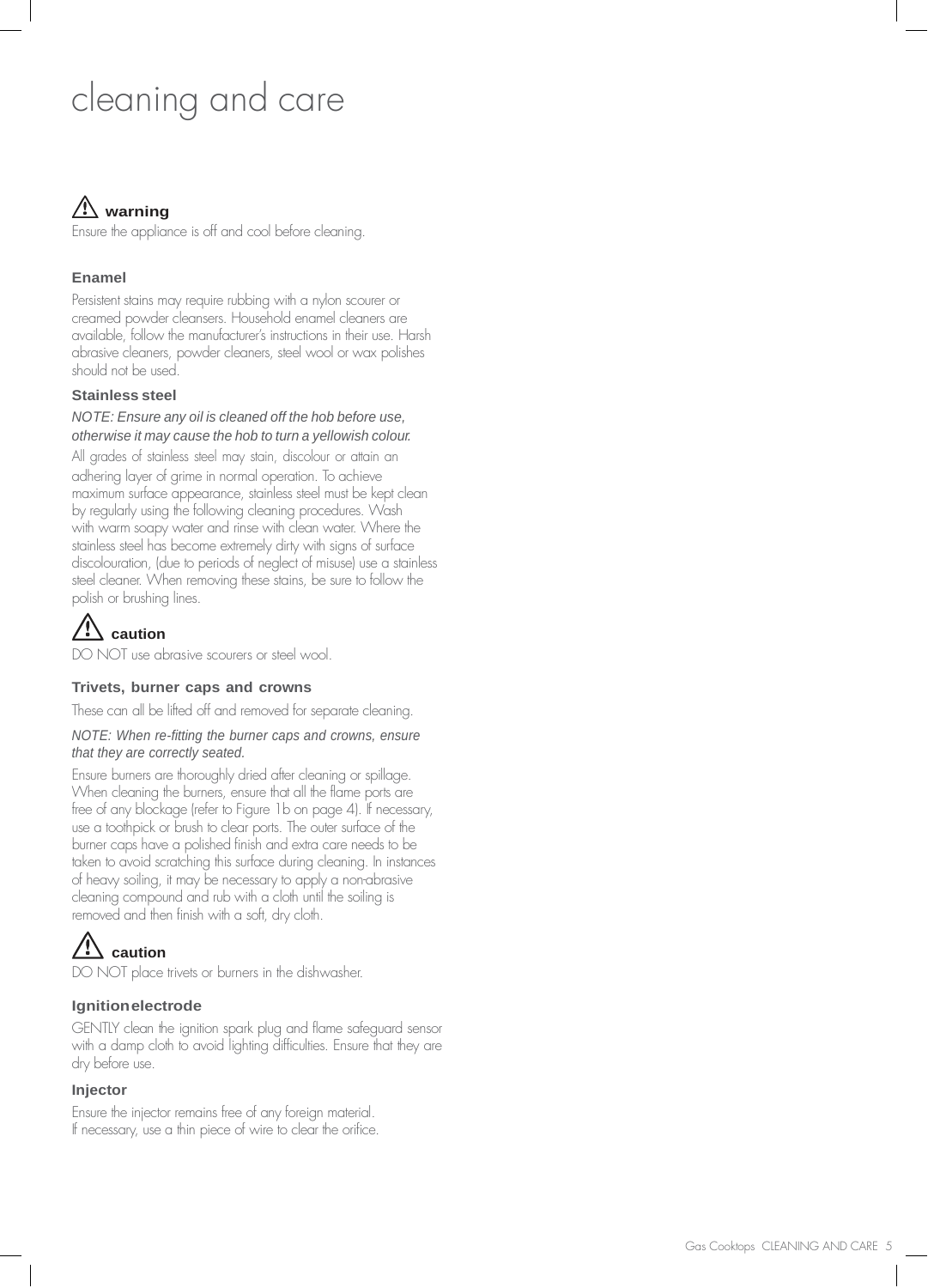## <span id="page-5-0"></span>troubleshooting

If you have a problem with the cooktop, check the table below. You may be able to solve the problem and this will save you from paying for a service call. You will have to pay for a service call even in the warranty period if the problem is one listed below.

### **Table 1**

| problem                                        | possible cause                                                                     | solution                                                                                                                              |
|------------------------------------------------|------------------------------------------------------------------------------------|---------------------------------------------------------------------------------------------------------------------------------------|
|                                                | Gas supply valve turned off                                                        | Turn on gas supply to appliance                                                                                                       |
| Burner will not light even                     | Control knob not on                                                                | Turn knob on (refer to page 3)                                                                                                        |
|                                                | Wrong knob turned                                                                  | Ensure the knob you are turning corresponds<br>to the burner you want to light                                                        |
|                                                | Knob not held down long enough in 'High'<br>position for flame safeguard to engage | Repeat lighting procedure and hold knob<br>down for 5 seconds in 'High' position (refer<br>page 4)                                    |
| though the sparker is<br>working               | Port blockage in ignition area                                                     | Ensure that ports in ignition area are clean<br>and dry                                                                               |
|                                                | Ignition electrode wet or dirty                                                    | Dry or clean ignition electrode                                                                                                       |
|                                                | Sparking at wrong point because of<br>incorrectly fitted burner crown              | Ensure that the crown is seated properly so<br>that the spark fires to the receiving point in<br>the burner crown (refer to Figure 1) |
|                                                | Injector is blocked                                                                | Ensure injector is clear of foreign material                                                                                          |
|                                                | Electricity supply is disconnected or switched<br>off                              | Switch on electricity or check fuses                                                                                                  |
| No spark is obtained                           | Battery is flat                                                                    | Replace battery (refer to page 12)                                                                                                    |
| when control knob is<br>activated              | Polarity wrong on battery                                                          | Reorient battery to correct position (refer to<br>page 12)                                                                            |
|                                                | Ignition electrode wet or dirty                                                    | Dry or clean ignition electrode                                                                                                       |
| Flames uneven or tending                       | Flame ports blocked or wet                                                         | Clean or dry flame ports                                                                                                              |
| to lift                                        | Burner cap/crown incorrectly fitted                                                | Ensure these components are fitted correctly                                                                                          |
|                                                | Knob not set between 'HIGH' and 'LOW'                                              | Knob MUST be set between these positions                                                                                              |
| Flames not staying on<br>when knob is released | Knob not held down long enough in 'High'<br>position for flame safeguard to engage | Repeat lighting procedure and hold knob<br>down for 5 seconds in 'High' position (refer<br>page 4)                                    |
| Low heat, slow cooking                         | Incorrect cooking pot or pan being used                                            | Refer to Figure 3 (page 4)                                                                                                            |
| Benchtop or knobs<br>overheating               | Incorrect cooking pot or pan used                                                  | Refer to Figure 3 (page 4)                                                                                                            |
|                                                | Pot or pan not located on burner properly                                          | Ensure pot or pan is centrally ocated on<br>burner                                                                                    |
| Cooktop stainless steel<br>discoloured         | Pot or pan being used is too large                                                 | Ensure pot sizes used are as per user manual<br>requirements. Clean with STEEL POWER<br>(available through spare parts)               |

If all the above points have been checked and there is still a problem with the cooktop please call the Service Centre.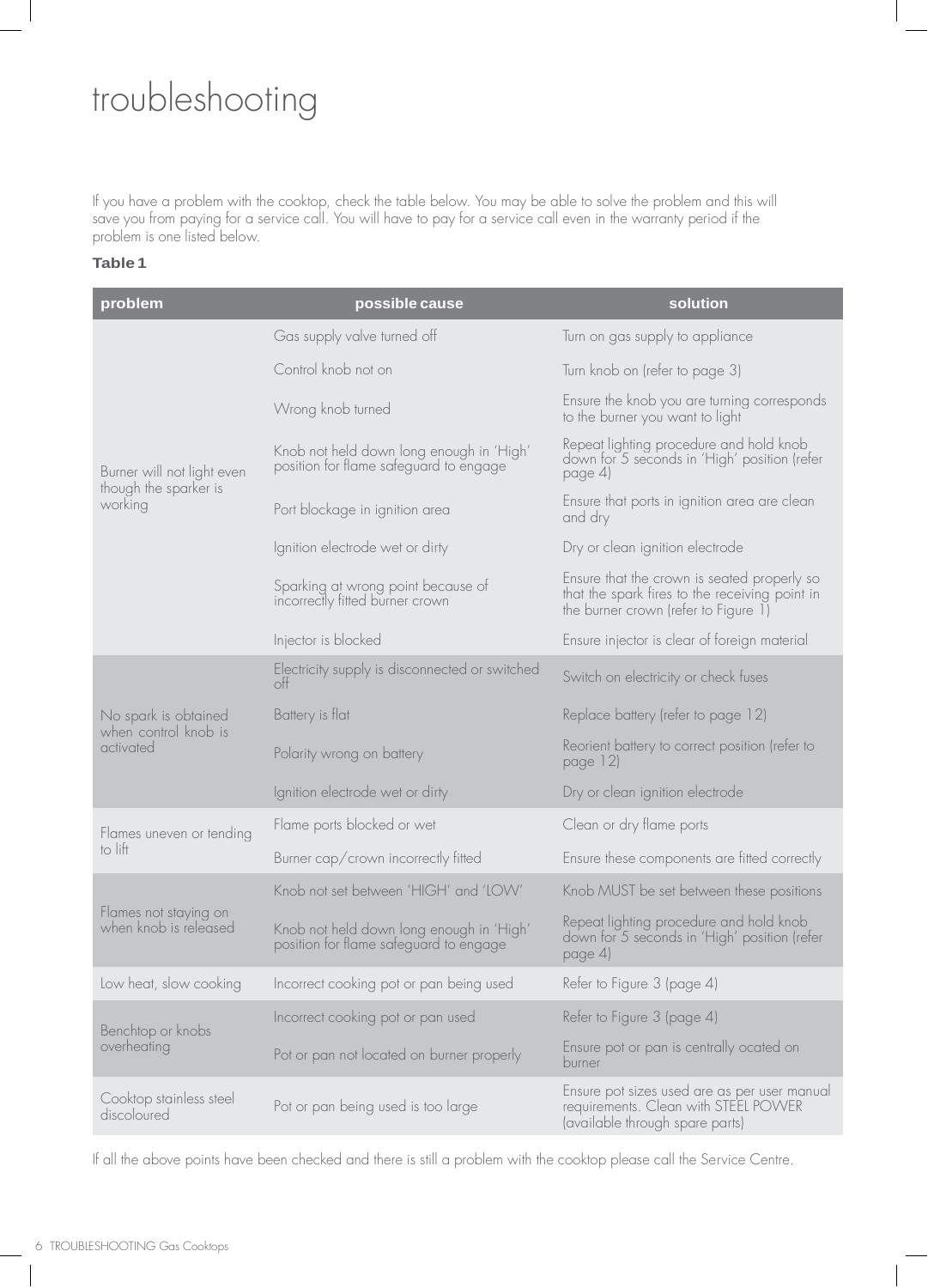## <span id="page-6-0"></span>technical data

| <b>FEATURES</b>             | CHG642SC/WC                         | CHG644SC/WC/DC                                           | CHG954SC/WC                       |  |
|-----------------------------|-------------------------------------|----------------------------------------------------------|-----------------------------------|--|
| <b>Brand</b>                | Chef                                | Chef                                                     | Chef                              |  |
| Cooking zones               | $\overline{4}$                      | $\overline{4}$                                           | 5                                 |  |
| Wok                         | Yes                                 | Yes                                                      | Yes                               |  |
| Ignition                    | 1.5V battery                        | 220-240V                                                 | 220-240V                          |  |
| Trivet                      | Wire Gloss                          | Cast Iron                                                | Cast Iron                         |  |
| Hob material                | Stainless Steel/Enamelled<br>White  | Stainless Steel/Enamelled<br>White/Enamelled gloss black | Stainless Steel/Enamelle<br>White |  |
| Features                    | Ignition through knob               | Ignition through knob                                    | Ignition through knol             |  |
| Flame Failure Safety Device | Yes                                 | Yes                                                      | Yes                               |  |
| Gas Types                   | NG, (LP conversion kit<br>supplied) | NG, (LP conversion  <br>supplied)                        | NG, (LP conversion k<br>supplied) |  |
| Cooktop dimension           |                                     |                                                          |                                   |  |
| Width (mm)                  | 600                                 | 600                                                      | 860                               |  |
| Depth (mm)                  | 535                                 | 535                                                      | 510                               |  |
| Height* (mm)                | 55                                  | 55                                                       | 51                                |  |
| Cutout dimension            |                                     |                                                          |                                   |  |
| Width (mm)                  | 570                                 | 570                                                      | 830                               |  |
| Depth (mm)                  | 490                                 | 490                                                      | 470                               |  |
| Energy rating (NG)          |                                     |                                                          |                                   |  |
| Small burner                | $5.1$ MJ/h                          | 5.1 MJ/h                                                 | 5.1 MJ/h                          |  |
| Medium burner               | $2 \times 9.0$ MJ/h                 | $2 \times 9.0$ MJ/h                                      | $2 \times 9.0$ MJ/h               |  |
| Large burner                |                                     |                                                          | 12.1 MJ/h                         |  |
| Wok burner                  | 14.4 MJ/h                           | 14.4 MJ/h                                                | 14.4 MJ/h                         |  |
| Total MJ/h                  | 37.5 MJ/h                           | 37.5 MJ/h                                                | 49.6 MJ/h                         |  |

\*Height is distance from the top of the kitchen bench to the bottom of the cooktop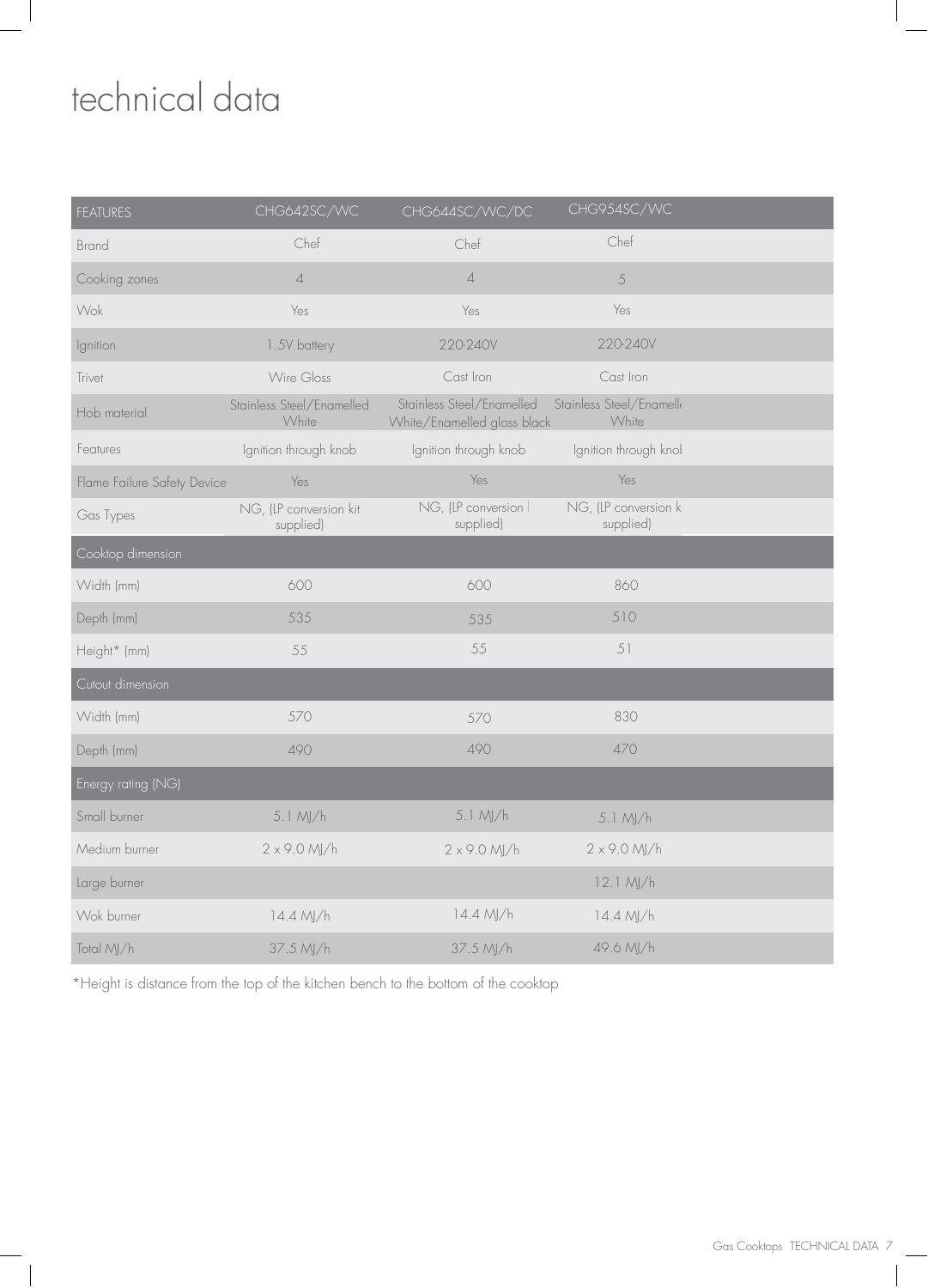## installation

### **Table 2**

| <b>Cooktop</b>            | <b>CHG642/644</b> | <b>CHG954</b> |
|---------------------------|-------------------|---------------|
| width (mm)                | 60()              | 860           |
| depth (mm)                | 535               | 510           |
| height (mm)               | .5.5              | .51           |
| <b>Cut-out dimensions</b> |                   |               |
| width (mm)                | 570               | 830           |
| depth (mm)                |                   |               |

### $\sqrt{2}$  caution

Cooktops are supplied for use with natural gas (NG). To use with LPG, the injectors MUST be changed using the conversion kit supplied. Refer LP Conversion on page 13 and 15).

This appliance must be installed by an authorised person and in compliance with:

- 1. AS/NZS 5601.1 Gas Installations Part 1: General Installations, and AS/NZS 5601.2 Gas Installations Part 2: LP Gas installations in caravans and boats for non-propulsive purposes, or the relevant installation code for gas appliances in your country.
- 2. The local gas fitting regulations, municipal building codes, electrical wiring regulations and any other relevant statutory regulations.
- 3. The particular instructions as given below. Before commencing installation, check to ensure that the appliance gas type given on the data plate on the appliance corresponds with the type of gas to which it is intended the appliance be connected.
- 4. A certificate of compliance MUST be given to the customer after the application is successfully installed.
- 5. This appliance must be earthed (240V models only).

### **Installation procedure**

- 1. The bench cutout should be made as per cutout dimensions in Table 2 and Figure 4.
- 2. Adjacent walls, cupboards and protection for combustible

with clauses 6.2.5 and 6.10.1.1 of AS/NZS 5601.1, or clauses 6.10.1 and 6.10.5 of AS/NZS 5601.2 with regard to clearances to combustible surfaces and materials, and clearances to rangehoods and exhaust fans.Minimum clearance of 650mm is required from the top of the cooktop trivet to the range hood.

To ensure clearances of 200mm from burners to vertical combustible surfaces observe the minimum distance requirements shown in Figure 5.

Clearances to combustible surfaces may be reduced if combustible surfaces are protected in accordance with clause 6.10.1.2 of AS/NZS 5601.1, or clause 6.10.2 of AS/NZS 5601.2.

### *NOTE: For installation into a standard 600mm width benchtop the clearance specified can not be achieved and combustible surfaces must be protected in accordance with the above clauses.*

3. Optional barrier: A barrier can be installed to prevent accidental contact with the cooktop base, where the base of the cooktop is accessible from below (i.e. Inside a cupboard, etc.). An impression has been incorporated into the base to ensure a minimum clearance of 10mm is maintained between the base and the barrier. This barrier may be made of any rigid material.

Barrier protection is not necessary if the product is installed above an underbench oven or similar appliance and/or if the cupboard construction is such that the underside of the cooktop is not accessible.

### **Figure 4**

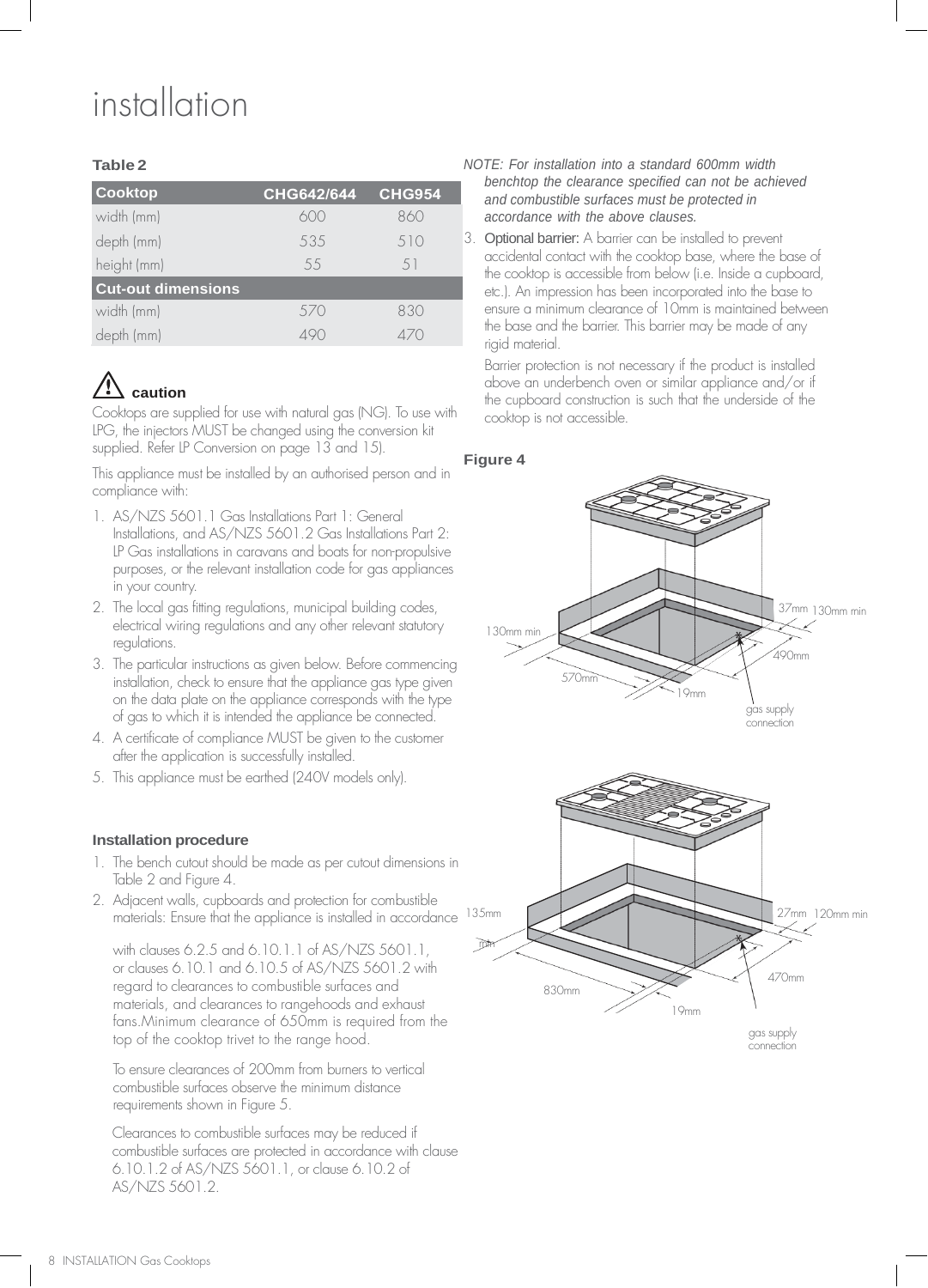## installation

### **Figure 5**



- 4. Fitting the cooktop into the bench. Carry out as follows.
- Place the rubber seal provided around the edge of the hob.

*NOTE: The rubber seal has talc powder applied to it's surface which should be wiped off with a damp cloth after the unit has been installed.*

### **Figure 6**



• Fit the pull-down clamps supplied to ensure that the cooktop cannot move after installation.

### **/!**∖ warning

Failure to fix the cooktop to the bench could result in loosening of the gas connection through movement of the cooktop and a gas leak may result.

- Use the 4 clamps and 4 screws supplied in the parts bag.
- To assemble, attach the 4 clamps to each corner of the burner box via the screw provided.
- When placing the cooktop in the cut-out, swing the clamps parallel with the box to avoid interference with the cut-out.
- Position the cooktop so it is centred, then swing the clamps under the benchtop and tighten.

### **Operation on NG/SNG** Regulator

An appliance regulator is provided. The regulator must be positioned so that the pressure test nipple is accessible when the appliance is installed. Connect the gas supply to the  $\frac{1}{2}$ " B.S.P. internal thread inlet of the regulator. Refer to 'bench cutout' (Figure 4) for connection point position.

Regulators are supplied pre-adjusted and configured by the component maker for use with Natural Gas. The appliance installer is not required to make an adjustment to obtain the correct outlet pressure setting.

An arrow on the base of the regulator indicates the direction of gas flow when the inlet and outlet of the regulator is oriented correctly. When the regulator has been fitted check for leaks from the connections with soapy water.

#### **Gas connection**

#### This appliance is supplied for use with Natural Gas.

However, it can be converted for use with LPG. Refer to LP conversion on pages 13-15.

#### Supply pipe sizing

The total hourly gas consumption for the appliance is shown on the data label. The required supply pressure (i.e. at inlet to appliance regulator) for each gas type is shown on the data label, and given in Table 3. Use this information in conjunction with the length of run, number of elbows, tees and bends, the available service pressure and the supply requirements of other installed appliances to determine a suitable pipe size. For assistance in this matter refer to the appropriate section of AS/NZS 5601.1 or AS/NZS 5601.2.

An AGA certified class B or D flexible connection may be used to connect the cooktop in accordance with AS/NZS 5601.1, in particular section 5.9 and clause 6.10.1.8, or AS/NZS 5601.2, in particular section 2.11. Where a hose assembly is used and the cooktop is in the installed position, the hose assembly shall be suitable for connection to a fixed

consumer piping outlet located at a point 800 – 850mm above the floor and in the region outside the width of the appliance to a distance of 250mm. The point of connection to consumer piping must be accessible with appliance installed.

#### Elbow positioning

It is possible to reposition the elbow if required by loosening the locking nut and elbow by using two spanners. Re-tighten the entire assembly after the elbow has been repositioned. When fitting elbow to appliance, ensure that the sealing washer is fitted.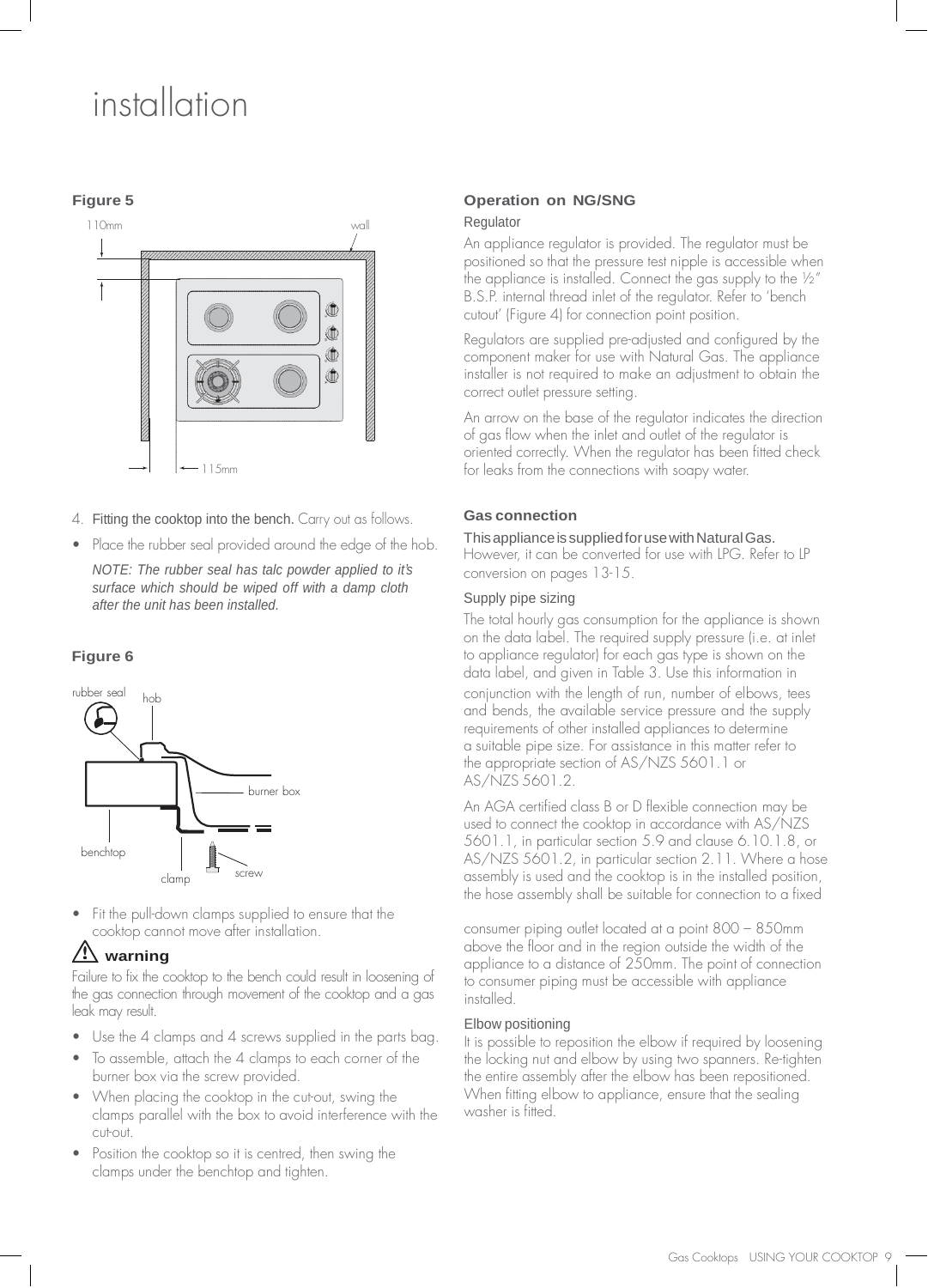## installation

#### Checking the gas supply

- 1. Check the manometer zero point is correct.
- 2. Connect the manometer to the cooktop pressure point. This is located on the regulator.
- 3. Turn on the gas supply and electricity and try to ignite the gas.

### **tips & information**

It will take additional time to light the gas for the first time as air needs to be purged from the pipes.

- 4. With the appliance operating check the outlet pressure:
- when all burners of the appliance are operating at maximum,
- when the smallest burner of the appliance is operating at minimum.

Under these conditions the outlet pressure should not vary from the nominal outlet pressure of 1.00kPa by more than +/–0.20kPa.

If the regulator appears to not be performing satisfactorily, then check the following points.

- 1. If the outlet pressure is consistently too low then the inlet pressure may be too low and adjustment of an upstream regulator may be needed, or an upstream regulator or valve with insufficient flow capacity may be present in the gas supply line. If this is suspected then it may be necessary to repeat the checks whilst measuring both the inlet and outlet pressure to determine if the inlet pressure is in the range 1.13 – 5kPa.
- 2. Check that the regulator has been fitted to the gas supply line in the correct orientation, the arrow on the base of the body indicates the direction of gas flow.

Once these checks have been completed, if the regulator still fails to perform in a satisfactory manner it should be replaced.

### **Table 3**

|                    | NATURAL GAS<br>(Nominal test point pressure: 1.00kPa) |                          | <b>LPG</b><br>(Nominal test point pressure: 2.60kPa) |                           |
|--------------------|-------------------------------------------------------|--------------------------|------------------------------------------------------|---------------------------|
| <b>BURNER TYPE</b> | Injector size (mm)                                    | Gas consumption<br>(M)/h | Injector size (mm)                                   | Gas consumption<br>(MI/h) |
| Small burner       | 1.00                                                  | 5.1                      | 0.55                                                 | 4.0                       |
| Medium burner      | 1.35                                                  | 9.0                      | 0.70                                                 | 6.5                       |
| Large burner       | 1.60                                                  | 12 1                     | 0.90                                                 | 107                       |
| Wok burner         | -75                                                   | 14.4                     | $\left( \begin{array}{c} 0 \end{array} \right)$      | 13.0                      |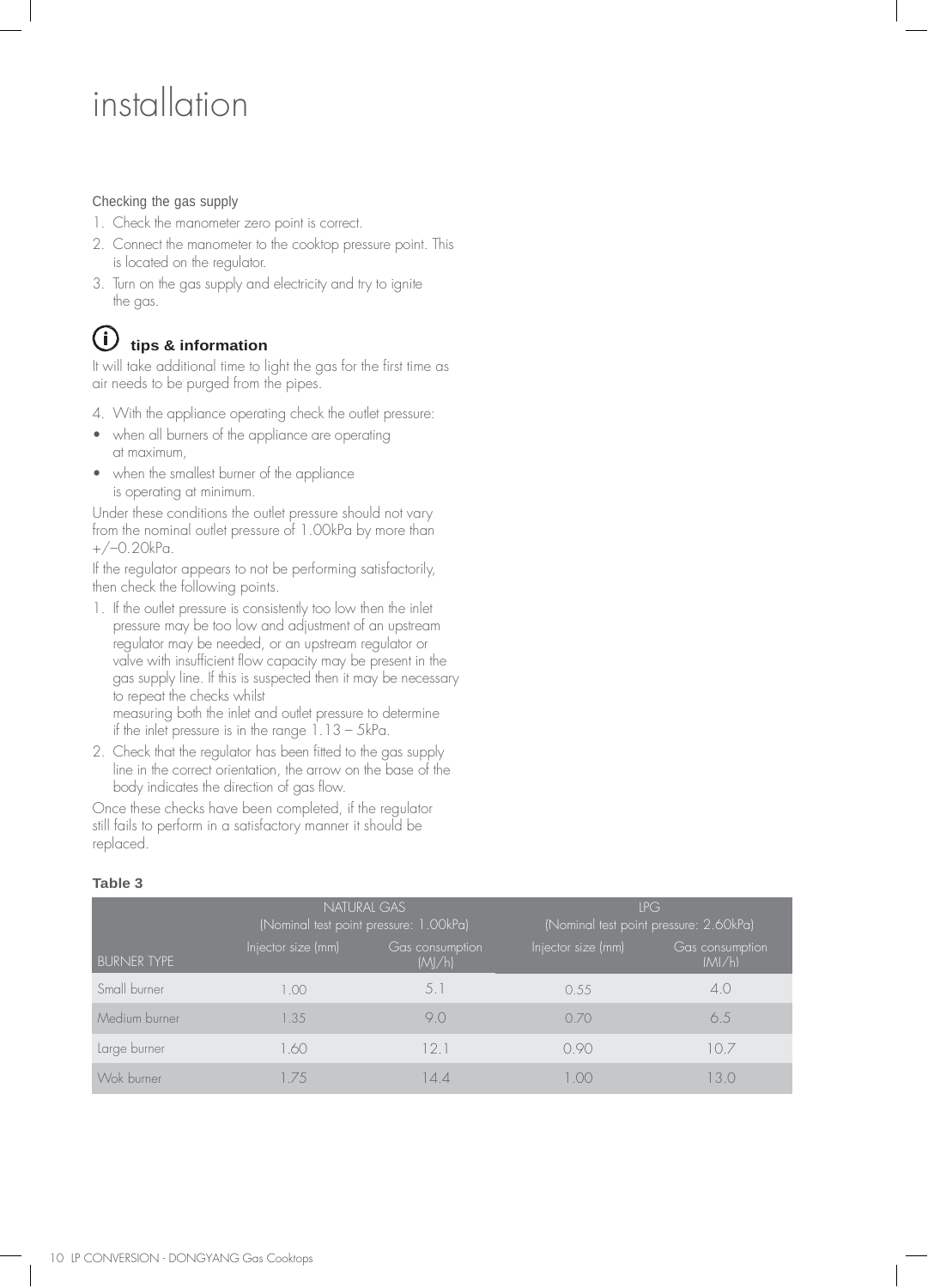## LPG conversion

<span id="page-10-0"></span>This appliance is supplied set up for Natural Gas usage. A conversion kit is included with the product for Universal LPG usage. The conversion kit contains the appropriate injectors and 1 LPG sticker.

Please follow the procedure below if a conversion to suit UNIVERSAL LPG is required:

1. Remove the hotplate trivets, burner caps and burner crowns to access the hotplate injectors. Replace the factory fitted injectors with the appropriate injectors, as supplied. Refer to injector orifice table for injector sizes. The injector size is

stamped on the side of the injector.

- 2. Unscrew the top hat nut from the regulator. The top hat nut and control pressure spring assembly will disengage as an assembly.
- 3. Unscrew the threaded pin from top hat.
- 4. Upturn threaded pin, so spring is free and screw pin back into the top hat until firm.
- 5. Refit the top hat nut assembly to the regulator ensuring that it is fully screwed down. The regulator is now set for connection to LPG.
- 6. Turn on the gas supply and at each new connection check for leaks using soapy water. Each hotplate valve should be turned on, one at a time, and the injector hole blanked off for several seconds.
- 7. The operation of the regulator can be confirmed by connecting a manometer to the pressure test point located on the side of the regulator body adjacent to the outlet. With the appliance operating check the outlet pressure
	- when all burners of the appliance are operating at maximum,
	- when the smallest burner of the appliance is operating at minimum.
- Under these conditions the outlet pressure should not vary from the nominal outlet pressure of 2.60kPa by more than ±0.52kPa.
- 8. If the regulator appears to not be performing satisfactorily then check the following points:
	- If the outlet pressure is consistently too low then the inlet pressure may be too low and adjustment of an upstream regulator may be needed, or an upstream regulator or valve with insufficient flow capacity may be present in the gas supply line.
	- If this is suspected then it may be necessary to repeat the checks whilst measuring both the inlet and outlet pressure to determine if the inlet pressure is in the range 2.75 – 7.00kPa.
	- Check that the insert has been fitted correctly.
	- Check that the turret screw is fully screwed down.
	- Check that the regulator has been fitted to the gas supply line in the correct orientation, the arrow on the base of the body indicates the direction of gas flow.

Once these checks have been completed, if the regulator still fails to perform in a satisfactory manner it should be replaced.

9. One by one, turn the knobs to minimum and screw in the bypass screw (accessible when the knob is removed) until a<sup>'</sup> small stable flame results. Turn the knob to maximum and then back to minimum to ensure that the correct minimum flame is maintained.

10. Attach the LPG sticker to the cooker, near the gas supply inlet. Cover the Natural Gas label that is factory fitted.



fully screwed down<sup>'</sup>

configuration for natural gas

F

flame size adjusted to maximum

 $\overline{u}$ 

**NECESSES** 

flame size adjusted to minimum

E











bypass screw

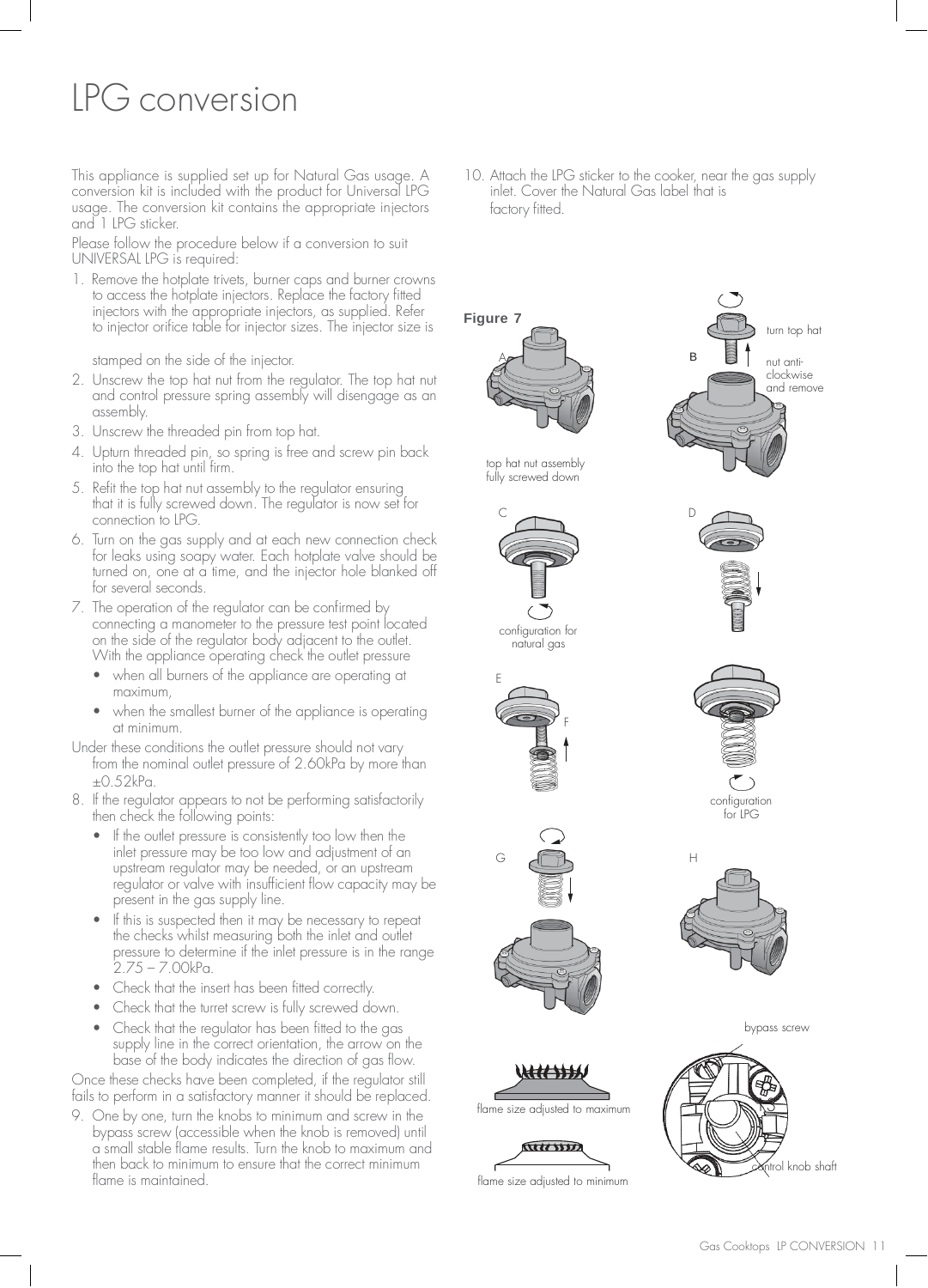### electrical connection

### <span id="page-11-0"></span>**Battery connection**

The battery used is a 1.5 Volt 'AA' Battery. This supplies the power for the ignition system of the cooktop. To install, follow the safety instructions as shown on Figure 8 below.

### *NOTE: Pay special attention to the orientation of the battery when installing.*

The battery supplied is a perishable item and not covered by the warranty.

#### **Electricalconnection (220-240 Volts)**

Where applicable, the appliance is supplied with a standard 7.5 Amp service cord terminated by a 3-pin plug for connection to a standard household socket. The electrical supply is required to power the electronic ignition system.

### *NOTE: It will be necessary for servicing purposes to disconnect the electrical power supply. The power point should therefore be accessible after the appliance is installed, as specified in the local wiring regulations.*

Diagram 1 is a schematic of the wiring in the appliance.

The weight of the unit is printed on the appliance packaging label.

### **Battery holder installation instructions**

1. Locate a convenient position to mount battery holder, keeping it away from hot surfaces.

#### <u>/!`</u> **warning**

DO NOT attach it to the base of the cooktop.

- 2. Ensure mounting surface is clean.
- 3. Remove protective tape from rear of holder and stick in place.

### **Figure 8**



### **Use of hose assembles**

Ensure that the hose assembly is restrained from accidental contact with the flue outlet of an underbench oven or any other hot surface of an adjacent appliance.

#### **Diagram 1**

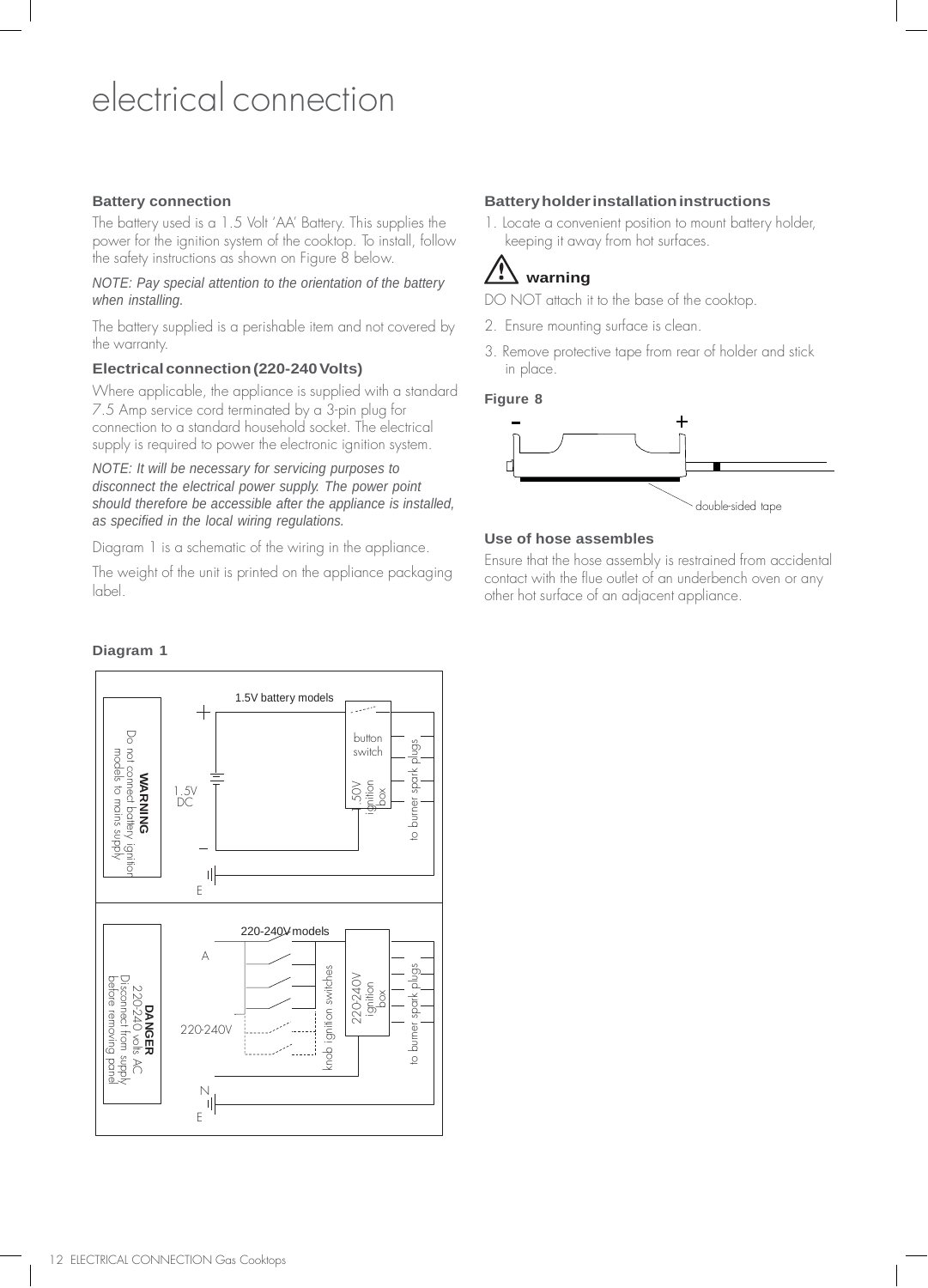## <span id="page-12-0"></span>testing appliance operation

After installation, test the appliance and ensure that it operates correctly before handing it over to the customer. The following procedure is recommended:

- 1. Turn on the gas and electricity supply and attempt ignition on all burners, both separately and in combination. (For correct procedure, refer to page 4). Note that additional time needs to be allowed for the initial lighting as air has to be purged from the pipes.
- 2. Observe the flame appearance on each burner. (Figure 9) If it is much larger or much smaller than expected, the injector size and supply pressure require checking. Where a flame is unsatisfactory, refer to the Troubleshooting Guide (Page 6) to correct the fault. If the Troubleshooting Guide does not solve the problem, call the Service Centre.
- 3. When all the foregoing is satisfactory, check the turndown (minimum or low) setting on each burner, as this may need adjustment. Valves have a by pass controlling screw, which may be accessed by removing the knob. This screw will be located on a particular area of the valve. (Refer figure 10). Normally, this will have been correctly set at the factory for use on NG (Natural Gas) and should not require adjustment.

If the appliance has been converted to LPG, then the bypass screw will have to be screwed in until a small, stable flame results.

Please ensure the supply pressure has been checked PRIOR to any adjustment.

4. If the appliance cannot be adjusted to perform safely, inform the customer of the problem and affix an appropriate warning notice to the appliance. If the fault appears to be dangerous the appliance should be disconnected. If a minor fault exists, the customer may wish to use the appliance while awaiting service.

If a fault cannot be fixed, please call the Service Centre.

- 5. The customer should be advised that, in the event of a fault, the local Service Organisation or the retailer from whom the appliance was purchased should be contacted.
- 6. When satisfied that the unit is operating correctly, turn off and instruct the customer on correct operation as outlined in this booklet. Ask the customer to operate the controls to ensure that the correct procedure is understood.



Servicing must only be carried out by an authorised service person.

Injector sizes required for various gas types are shown in Table 3 (page 14). The appliance inlet pressure for each gas type is also shown.

For model identification after installation, an additional data plate sticker has been provided. This sticker is to be stuck onto adjacent cabinetry.

#### **Figure 9**



Flame size adjusted to maximum



Flame size adjusted to minimum

#### **Figure 10**



Bypass screw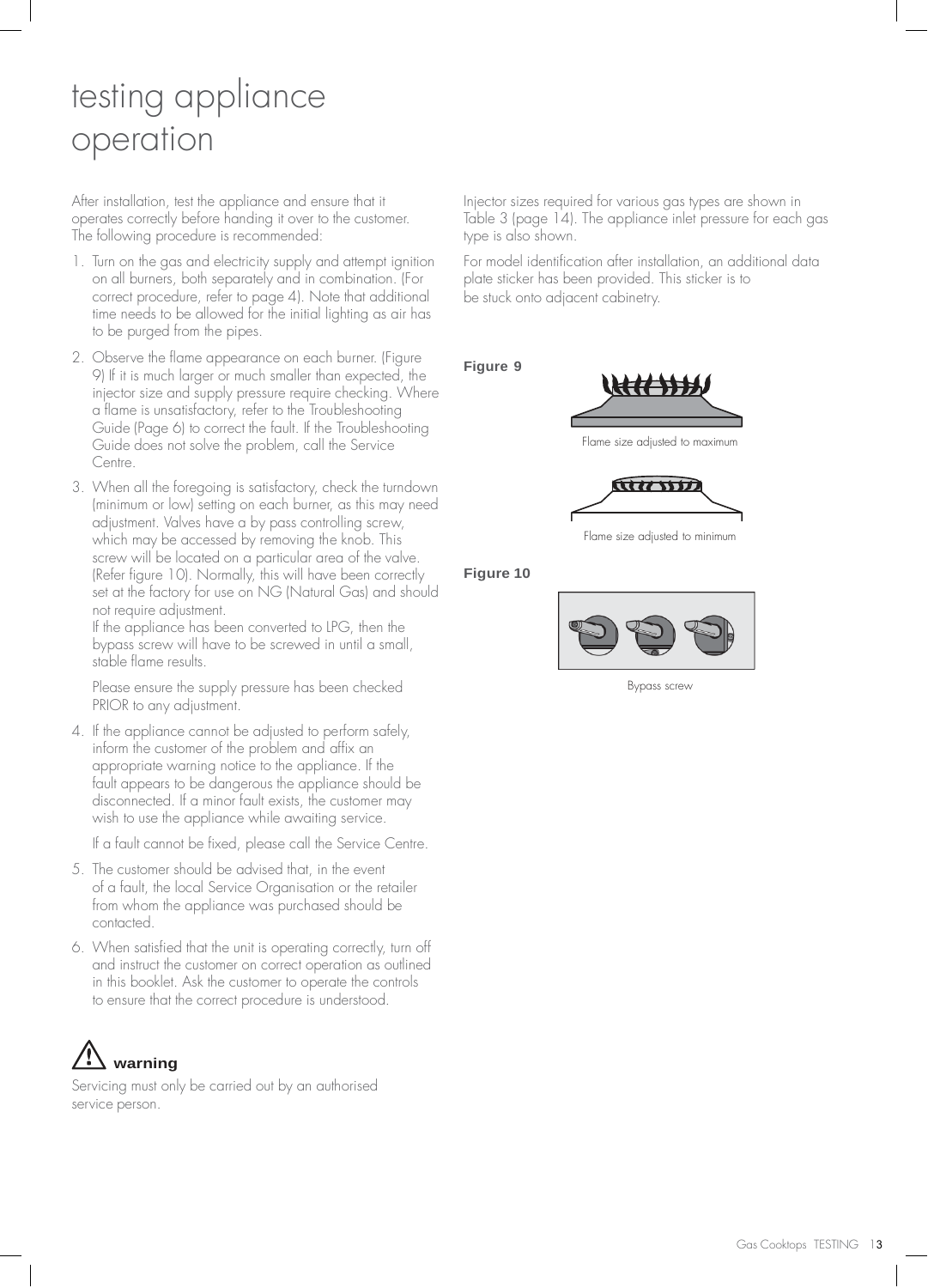### Electrolux Warranty

FOR SALES IN AUSTRALIA AND NEW ZEALAND APPLIANCE: CHEF BUILT-IN OVENS, COOKTOPS AND FREESTANDING **COOKER** 

**This document sets out the terms and conditions of the product warranties for Chef Appliances. It is an important document. Please keep it with your proof of purchase documents in a safe place for future reference should there be a manufacturing defect in your Appliance. This warranty is in addition to other rights you may have under the Australian Consumer Law.**

#### **1. In this warranty:**

- (a) 'ACL' or 'Australian Consumer Law' means Schedule 2 to the Competition and Consumer Act 2010;
- (b) 'Appliance' means any Electrolux product purchased by you and accompanied by this document;
- (c) 'ASC' means Electrolux's authorised serviced centres;
- (d) 'Chef' is the brand controlled by Electrolux Home Products Pty Ltd of 163 O'Riordan Street, Mascot NSW 2020, ABN 51 004 762 341 in respect of Appliances purchased in Australia and Electrolux (NZ) Limited (collectively "Electrolux") of 3-5 Niall Burgess Road, Mount Wellington, in respect of Appliances purchased in New Zealand;
- (e) 'Warranty Period' means the period specified in clause 3 of this warranty;
- (f) 'you' means the purchaser of the Appliance not having purchased the Appliance for re-sale, and 'your' has a corresponding meaning.
- **2. Application:** This warranty only applies to new Appliances, purchased and used in Australia or New Zealand and is in addition to (and does not exclude, restrict, or modify in any way) other rights and remedies under a law to which the Appliances or services relate, including any nonexcludable statutory guarantees in Australia and New Zealand.
- **3. Warranty Period:** Subject to these terms and conditions, this warranty continues in Australia for a period of 24 months and in New Zealand for a period of 24 months, following the date of original purchase of the Appliance.
- **4. Repair or replace warranty:** During the Warranty Period, Electrolux or its ASC will, at no extra charge if your Appliance is readily accessible for service, without special equipment and subject to these terms and conditions, repair or replace any parts which it considers to be defective. Electrolux may, in its absolute discretion, choose whether the remedy offered for a valid warranty claim is repair or replacement. Electrolux or its ASC may use refurbished parts to repair your Appliance. You agree that any replaced Appliances or parts become the property of Electrolux.
- **5. Travel and transportation costs:** Subject to clause 7, Electrolux will bear the reasonable cost of transportation, travel and delivery of the Appliance to and from Electrolux or its ASC. Travel and transportation will be arranged by Electrolux as part of any valid warranty claim.
- **6. Proof of purchas**e is required before you can make a claim under this warranty.
- **7. Exclusions:** You may not make a claim under this warranty unless the defect claimed is due to faulty or defective parts or workmanship. This warranty does not cover:
	- (a) light globes, batteries, filters or similar perishable parts;
	- (b) parts and Appliances not supplied by Electrolux;
	- (c) cosmetic damage which does not affect the operation of the Appliance;
- (d) damage to the Appliance caused by: (i) negligence or accident;
	- (ii) misuse or abuse, including failure to properly maintain or service;
	- (iii) improper, negligent or faulty servicing or repair works done by anyone other than an Electrolux authorised repairer or ASC;
	- (iv) normal wear and tear;
	- (v) power surges, electrical storm damage or incorrect power supply; (vi) incomplete or improper installation;
	- (vii) incorrect, improper or inappropriate operation;
	- (viii) insect or vermin infestation;
	- (ix) failure to comply with any additional instructions supplied with the Appliance;
- In addition, Electrolux is not liable under this warranty if:
	- (a) the Appliance has been, or Electrolux reasonably believes that the Appliance has been, used for purposes other than those for which the Appliance was intended, including where the Appliance has been used for any non-domestic purpose;
	- (b) the Appliance is modified without authority from Electrolux in writing;
	- (c) the Appliance's serial number or warranty seal has been removed or defaced
- **8. How to claim under this warranty:** To enquire about claiming under this warranty, please follow these steps:
	- (a) carefully check the operating instructions, user manual and the terms of this warranty;
	- (b) have the model and serial number of the Appliance available;
	- (c) have the proof of purchase (e.g. an invoice) available;
	- (d) telephone the numbers shown below.
- **9. Australia:** For Appliances and services provided by Electrolux in Australia: Electrolux goods come with guarantees that cannot be excluded under the Australian Consumer Law. You are entitled to a replacement or refund for a major failure and for compensation for any other reasonably foreseeable loss or damage. You are also entitled to have the Appliance repaired or replaced if the Appliance fails to be of acceptable quality and the failure does not amount to a major failure. 'Acceptable quality' and 'major failure' have the same meaning as referred to in the ACL.
- **10. New Zealand:** For Appliances and services provided by Electrolux in New Zealand, the Appliances come with a guarantee by Electrolux pursuant to the provisions of the Consumer Guarantees Act, the Sale of Goods Act and the Fair Trading Act. Where the Appliance was purchased in New Zealand for commercial purposes the Consumer Guarantee Act does not apply.
- **11. Confidentiality:** You accept that if you make a warranty claim, Electrolux and its agents including ASC may exchange information in relation to you to enable Electrolux to meet its obligations under this warranty.

### **Important Notice**

Before calling for service, please ensure that the steps listed in clause 8 above have been followed.

| <b>AUSTRALIA</b>   | <b>FOR SERVICE</b><br>or to find the address of your nearest<br>authorised service centre in Australia<br>PLEASE CALL 13 13 49<br>For the cost of a local call | <b>FOR SPARE PARTS</b><br>or to find the address of your nearest<br>spare parts centre in Australia<br><b>PLEASE CALL 13 13 50</b><br>For the cost of a local call |
|--------------------|----------------------------------------------------------------------------------------------------------------------------------------------------------------|--------------------------------------------------------------------------------------------------------------------------------------------------------------------|
| <b>NEW ZEALAND</b> | <b>FOR SERVICE</b><br>or to find the address of your nearest<br>authorised service centre in New Zealand<br>PLEASE CALL 0800 10 66 10                          | <b>FOR SPARE PARTS</b><br>or to find the address of your nearest<br>spare parts centre in New Zealand<br>PLEASE CALL 0800 10 66 20                                 |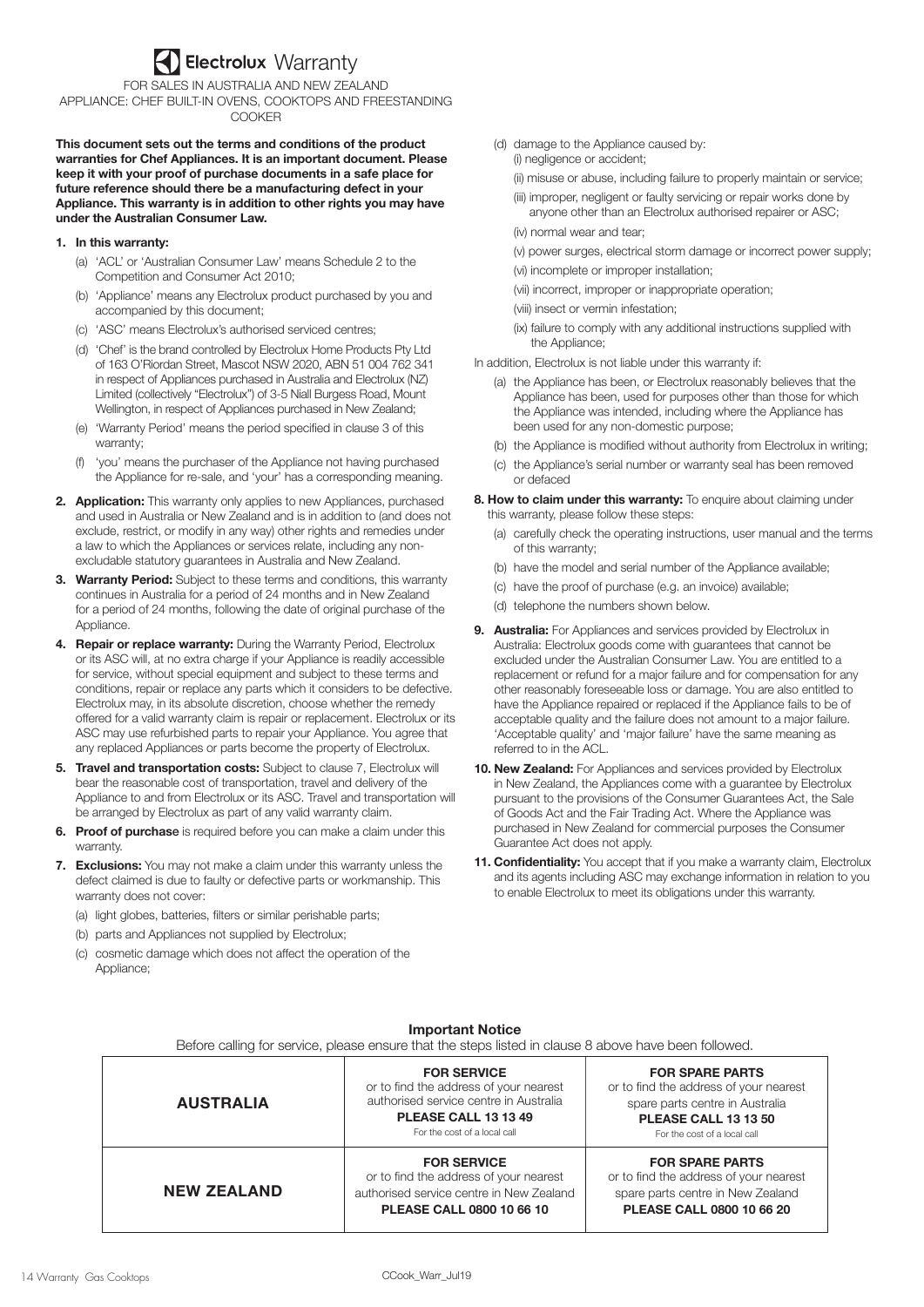| notes |                               |
|-------|-------------------------------|
|       |                               |
|       |                               |
|       |                               |
|       |                               |
|       |                               |
|       |                               |
|       |                               |
|       |                               |
|       |                               |
|       |                               |
|       |                               |
|       |                               |
|       |                               |
|       |                               |
|       |                               |
|       |                               |
|       | $\overline{\phantom{0}}$<br>- |
|       |                               |
|       |                               |